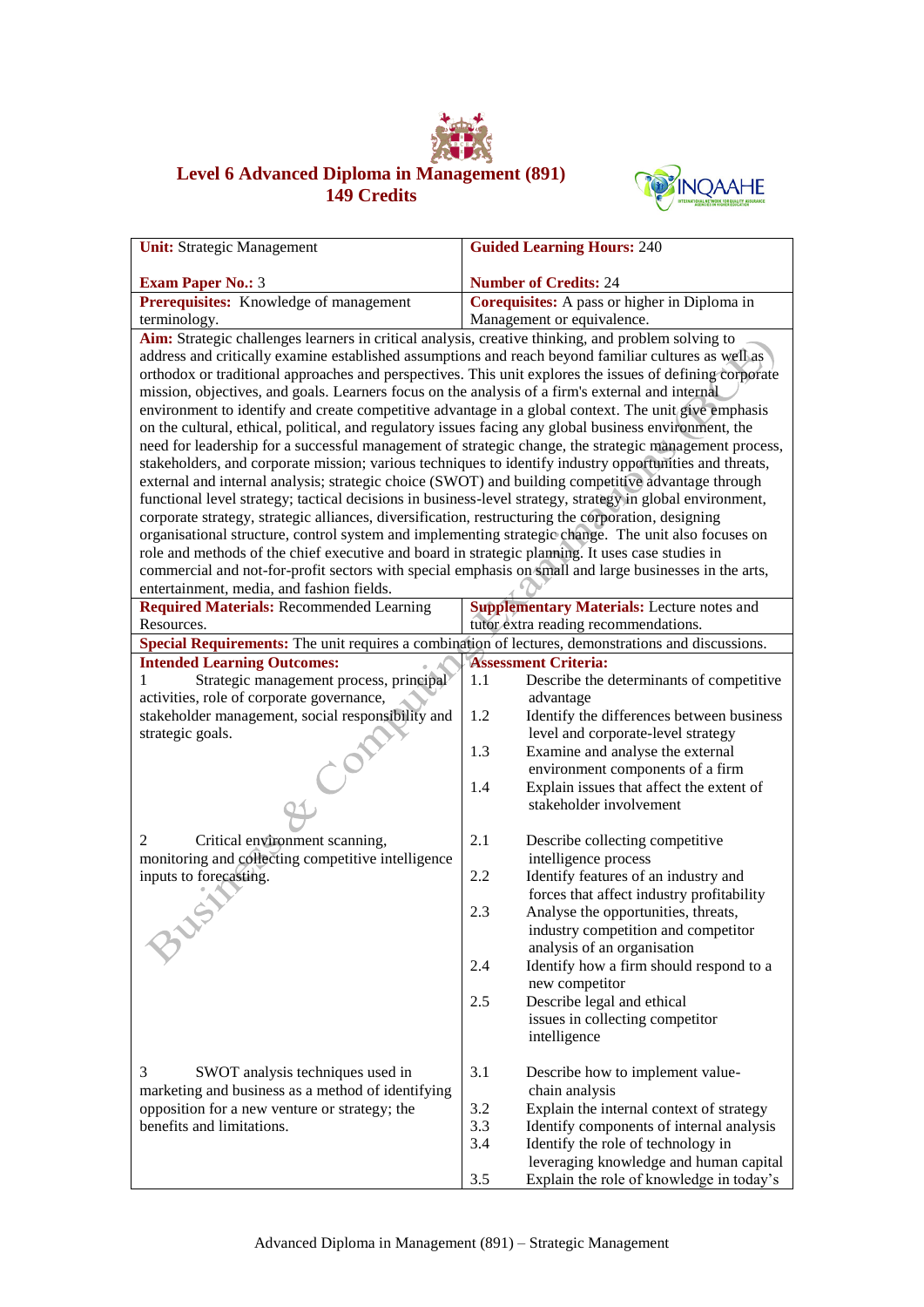|                                                                                                    |     | competitive environment                                                       |
|----------------------------------------------------------------------------------------------------|-----|-------------------------------------------------------------------------------|
| Understand how Business-level strategy<br>4<br>is concerned with a firm's position in an industry, | 4.1 | Compare and contrast competitive<br>advantage vs business performance         |
| relative to competitors and to the forces of                                                       | 4.2 | Describe generic business strategies                                          |
| competition.                                                                                       | 4.3 | Analyse the effects of competitive                                            |
|                                                                                                    |     | rivalry on a firm's strategies                                                |
|                                                                                                    | 4.4 | Describe the essence of business-level                                        |
|                                                                                                    |     | strategy                                                                      |
| 5<br>Understand how corporate level strategy                                                       | 5.1 | Describe how managers create value                                            |
| is mainly concerned with the selection of business                                                 |     | through diversification                                                       |
| in which the company should compete and with                                                       | 5.2 | Compare corporate strategy vs                                                 |
| the development and coordination of that portfolio                                                 |     | competitive advantage                                                         |
| of businesses.                                                                                     | 5.3 | Analyse the levels and types of                                               |
|                                                                                                    |     | diversification                                                               |
|                                                                                                    | 5.4 | Describe the effects of corporate<br>downsizing and layoffs                   |
|                                                                                                    |     |                                                                               |
| The various forms, structures,<br>6                                                                | 6.1 | Describe the benefits of strategic                                            |
| motivations and characteristics of strategic                                                       |     | alliances                                                                     |
| alliances.                                                                                         | 6.2 | Describe the importance of mergers and                                        |
|                                                                                                    |     | acquisitions in corporate strategy                                            |
|                                                                                                    | 6.3 | Describe mergers, acquisitions and<br>takeovers                               |
|                                                                                                    | 6.4 | Describe the types of strategic alliances                                     |
|                                                                                                    |     |                                                                               |
| The benefits and risks associated with<br>7                                                        | 7.1 | Analyse the opportunities and risks when                                      |
| international, global, multidomestic and<br>transnational expansions.                              | 7.2 | firms diversify abroad<br>Describe Michael Porter's diamond                   |
|                                                                                                    |     | strategy model                                                                |
|                                                                                                    | 7.3 | Explain the modes of entry into                                               |
|                                                                                                    |     | international market                                                          |
|                                                                                                    | 7.4 | Explain the effects of digital technology                                     |
|                                                                                                    |     | to international market diversification                                       |
| Understand how strategic control focuses<br>8                                                      | 8.1 | Define and describe (i) informational (ii)                                    |
| on the dual questions of whether. $(1)$ the strategy                                               |     | behavioural control                                                           |
| is being implemented as planned; and (2) the                                                       | 8.2 | Explain the relationship between                                              |
| results produced by the strategy are those                                                         |     | corporate governance and competitive                                          |
|                                                                                                    |     | advantage                                                                     |
|                                                                                                    | 8.3 | Analyse internal and external governance<br>mechanisms                        |
| Business.                                                                                          | 8.4 | Describe functional, divisional and                                           |
|                                                                                                    |     | matrix structures                                                             |
|                                                                                                    | 8.5 | Analyse the interdependence between                                           |
|                                                                                                    |     | strategy formulation and implementation                                       |
|                                                                                                    |     | levels                                                                        |
|                                                                                                    | 8.6 | Identify how leaders determine the                                            |
|                                                                                                    |     | direction, implementation of the vision<br>and strategies and development and |
|                                                                                                    |     | reinforcement of organisational activities                                    |
|                                                                                                    | 8.7 | Explain how ethics and biases can affect                                      |
|                                                                                                    |     | strategic decision-making                                                     |
|                                                                                                    | 8.8 | Describe the strategic management                                             |
|                                                                                                    |     | process                                                                       |
|                                                                                                    |     |                                                                               |
| 9<br>The challenges and pitfalls of managing<br>corporate innovation processes to improve every    | 9.1 | Describe strategy implementation and<br>practices that foster innovation      |
| aspect of work and tackle problems.                                                                | 9.2 | Describe how new ventures, initial                                            |
|                                                                                                    |     |                                                                               |